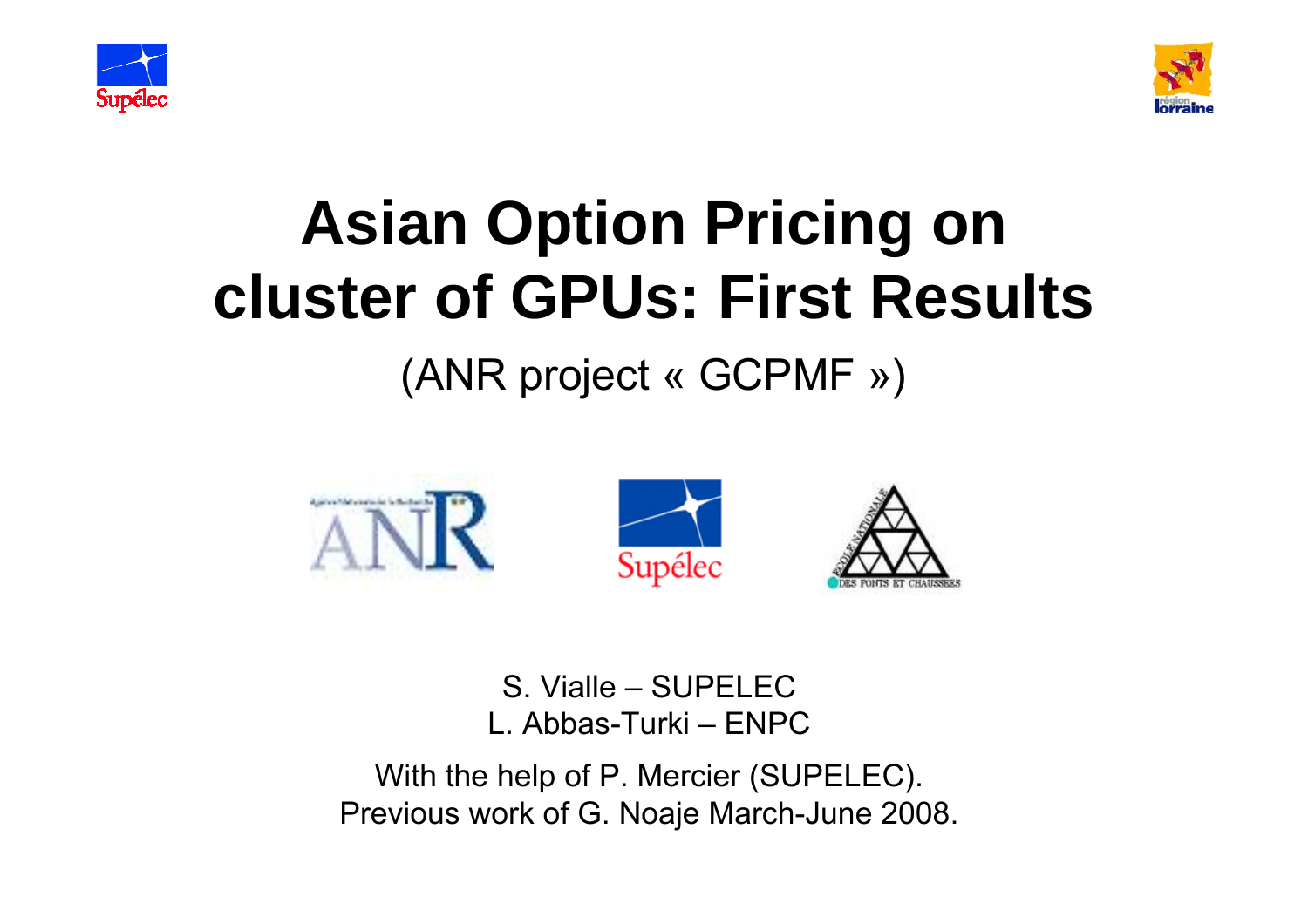



### 1 – Building a GPU cluster for experimentations…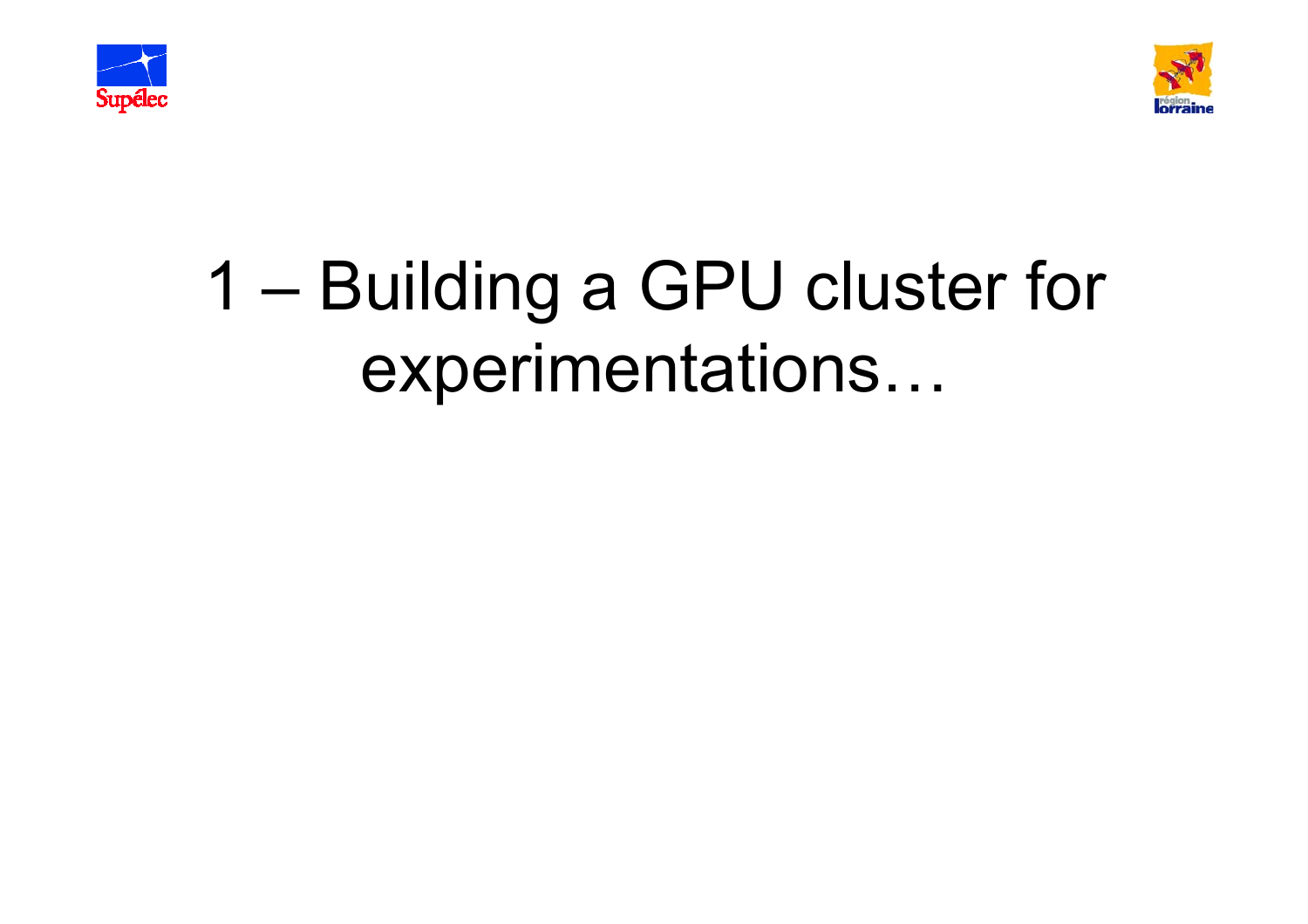



# 1.1 – Objectives & Strategy

- 1. Build a 16-node cluster to experiment distributed computing on GPU
- 2. With a multi-core CPU and a GPU on each node
- 3. Choose hardware to support asynchronous communications and maximal overlapping strategy:

*Parallelization and overlapping of: GPU computation, CPU-GPU communications, CPU computations, and CPU-CPU communications (across the interconnection network).*

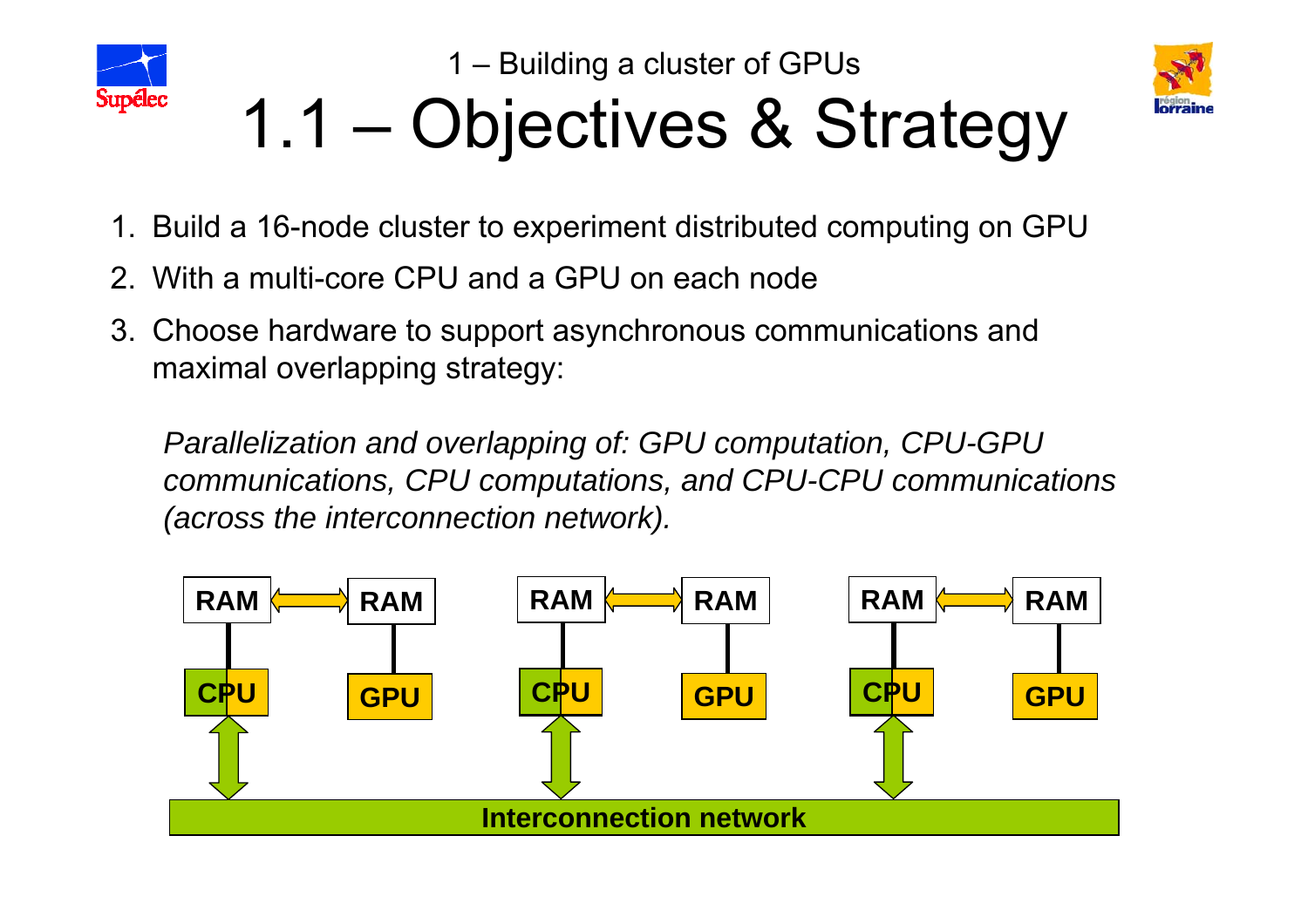



#### 1.2 - Hardware choice

#### **GPU on each node: ASUS GeForce 8800 GT**

Product model: EN8800GT/G/HTDP/512M

- Multiprocessors: 14
- Stream processors: 112
- Core clock: 600 MHz
- Memory clock: 900 MHz
- Memory amount: 512 MB
- Memory interface: 256-bit
- Memory bandwidth: 57.6 GB/sec
- Texture fill rate: 33.6 billion/sec

**Asynchronous** communications andCuda 1.1 supported

**CPU on each node:** 1 processor dual-cores Intel E8200, 2.66 GHz front side bus:1333MHzRAM : 4Go DDR3, cache : 6Mo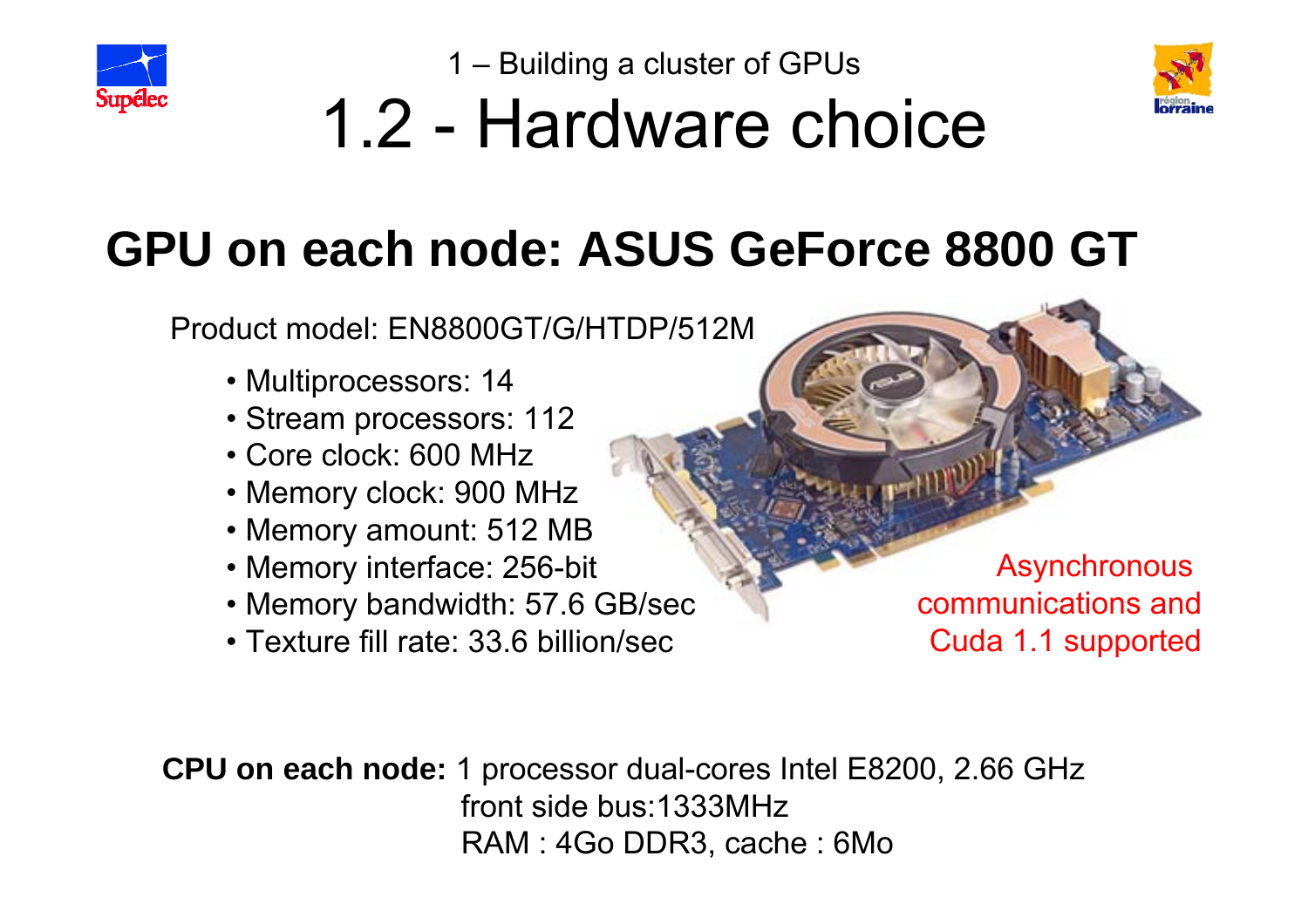



### 1.3 - Software installed

| <b>Software</b>                                           | <b>Installed &amp; Available</b> |                                      |
|-----------------------------------------------------------|----------------------------------|--------------------------------------|
| $\cdot$ MPICH-2<br>• OpenMPI                              | yes<br>yes                       |                                      |
| • GCC (with OpenMP)<br>• ICC (with OpenMP)<br>• CUDA 1.1  | yes<br>no, coming soon<br>yes    | To support<br>various<br>experiments |
| $\cdot$ OAR<br>• Linux – Fedora core 8<br>(64 bit kernel) | no, coming soon<br>yes           | $\rightarrow$ Contact us             |
| • Other software can be installed                         |                                  |                                      |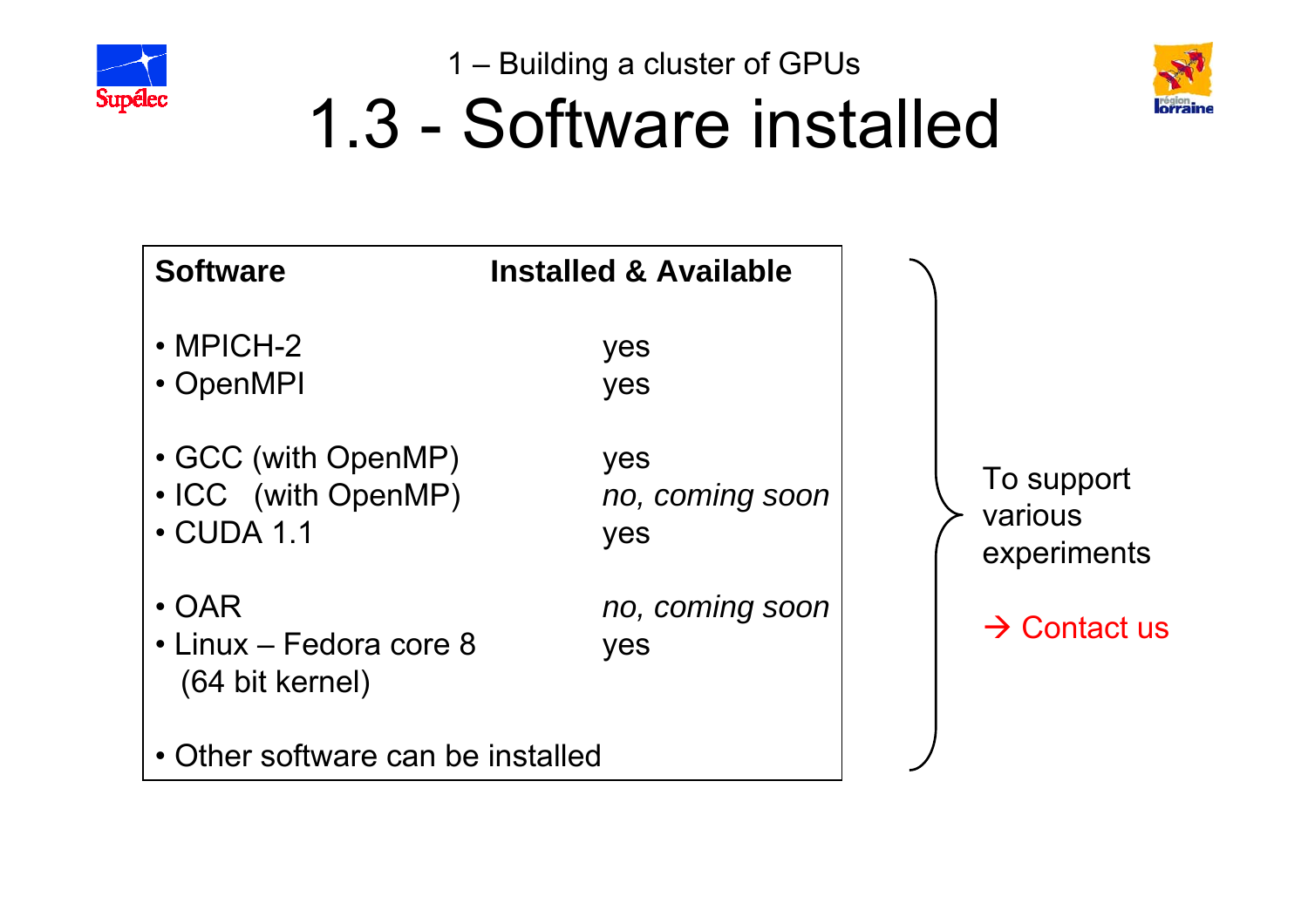



#### 1.4 – Interconnection networks

| <b>Networks</b>         | Installed & available    |
|-------------------------|--------------------------|
| <b>Gigabit Ethernet</b> | <b>ves</b>               |
| Infiniband              | yes, half of the cluster |
| 10-Gigabit Ethernet     | no, next year            |

#### **GPUs compute very fast:**

- $\rightarrow$  network communication times are not negligible
- $\rightarrow$  experiment and identify the best / less worst network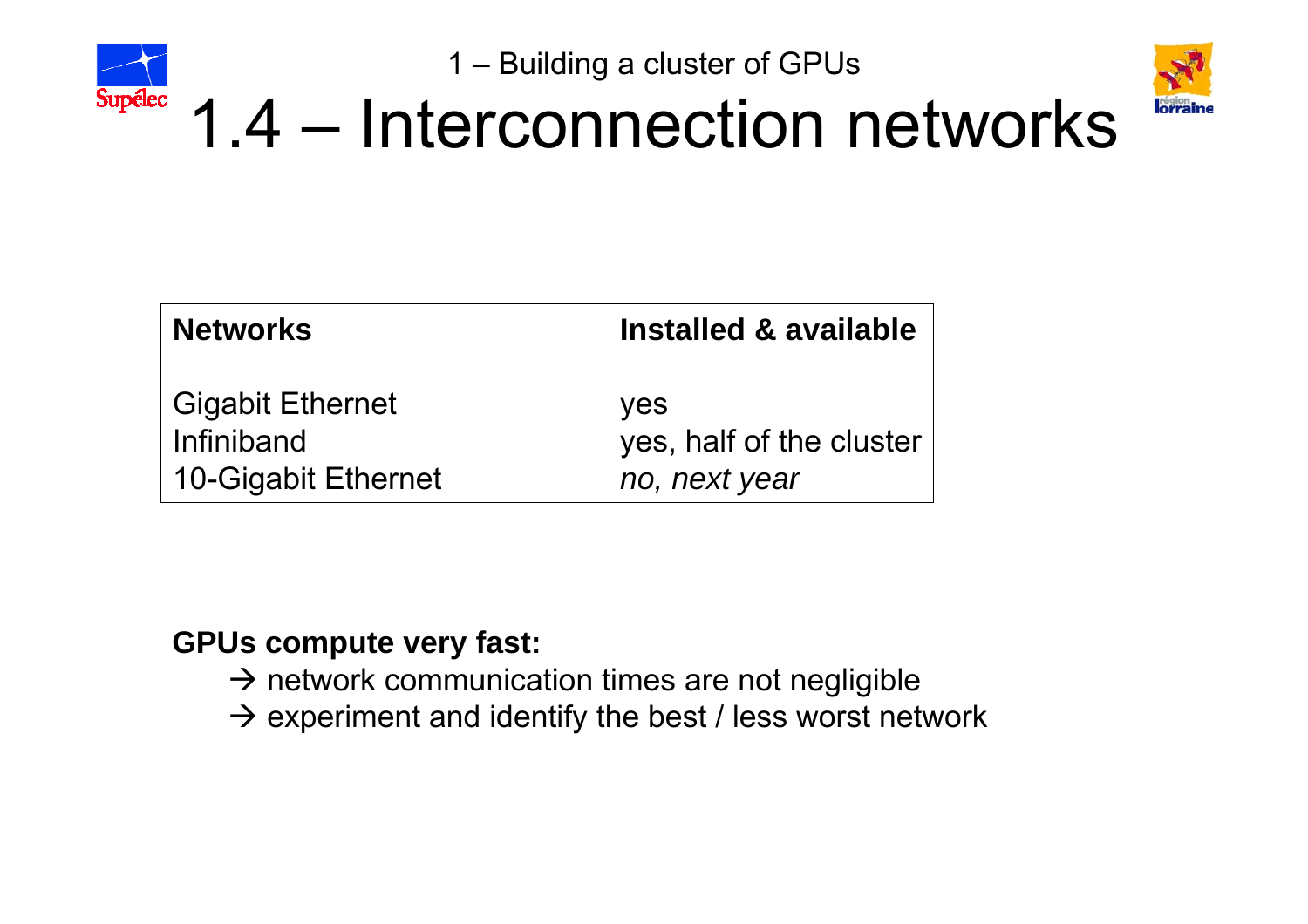



### 2 – First benchmarks on a GPU cluster…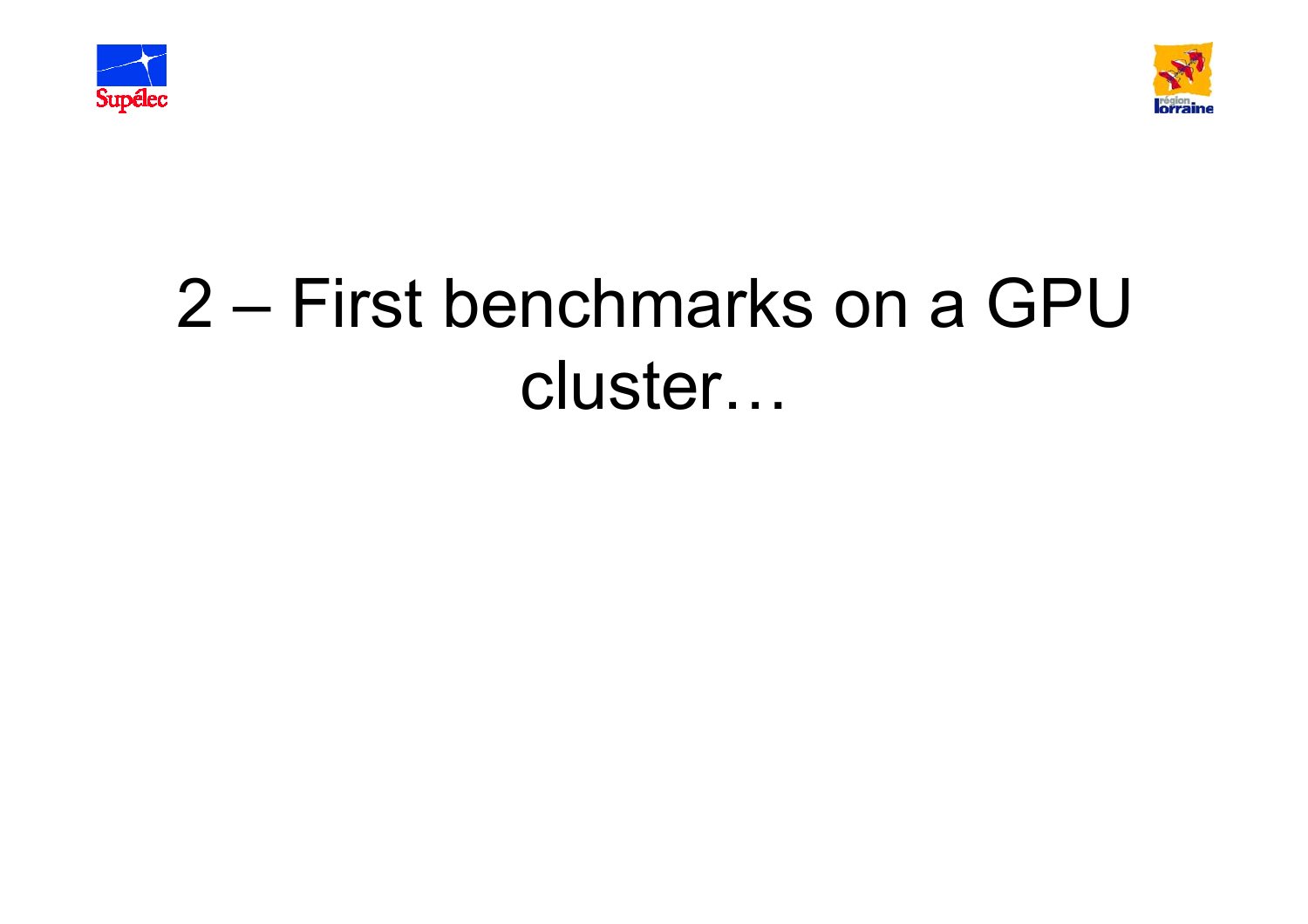



#### Distributed matrix product

#### **Principles (C = AxB) :**

- 1. Matrixes *A* and *B* are partitioned on *P* PCs.
- 2. The *B* partition is static.
- 3. The *A* partition circulates on the ring of PCs.
- 4. Algorithm includes *P* steps.
- 5. At each step, each PC computes a part of *C* matrix
- 6. At the end, the *C = AxB* matrix is distributed on the*P* PCs



 $\rm 0$ 1 P-1

Each local computations is run on the GPU…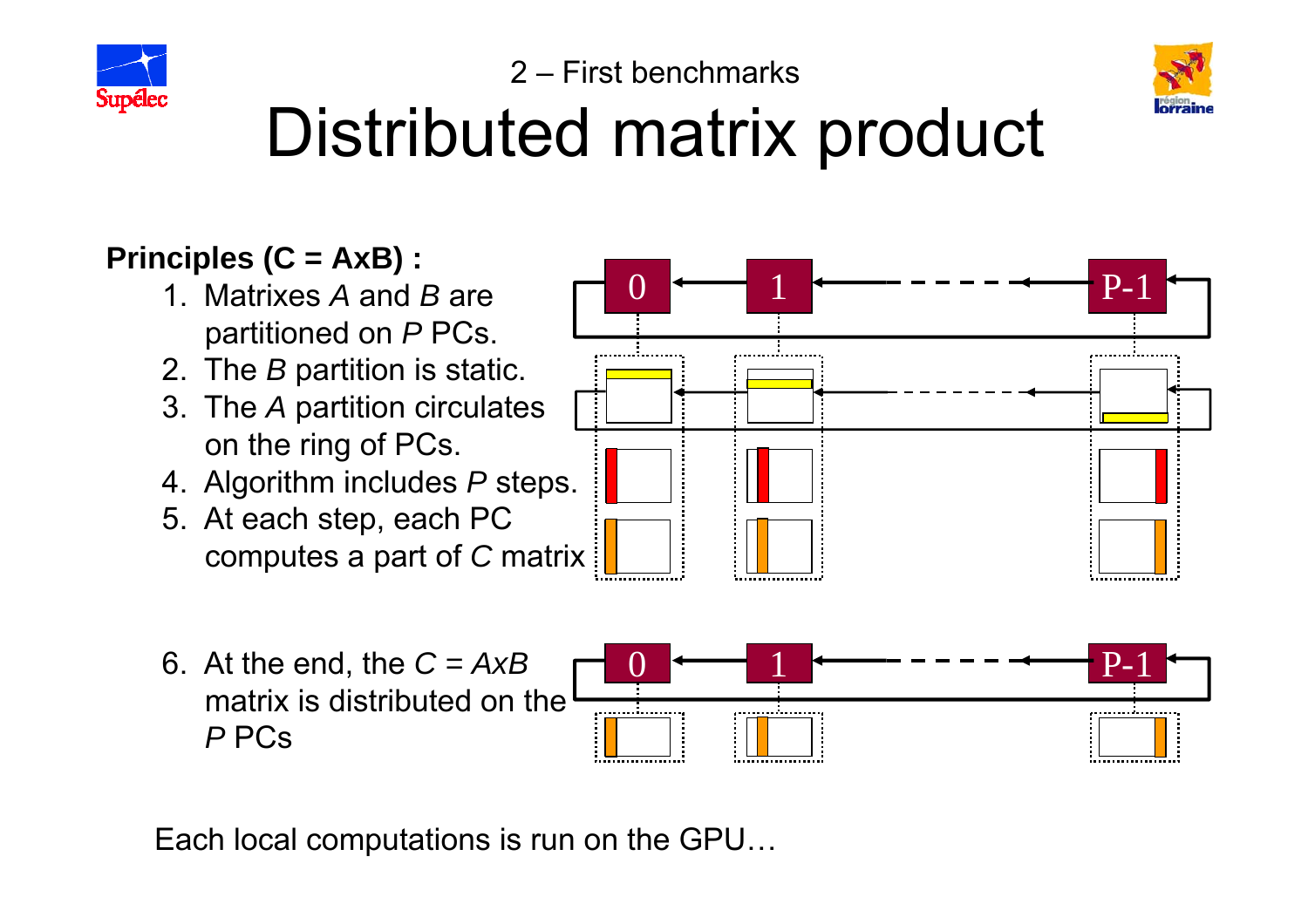



## Distributed matrix product

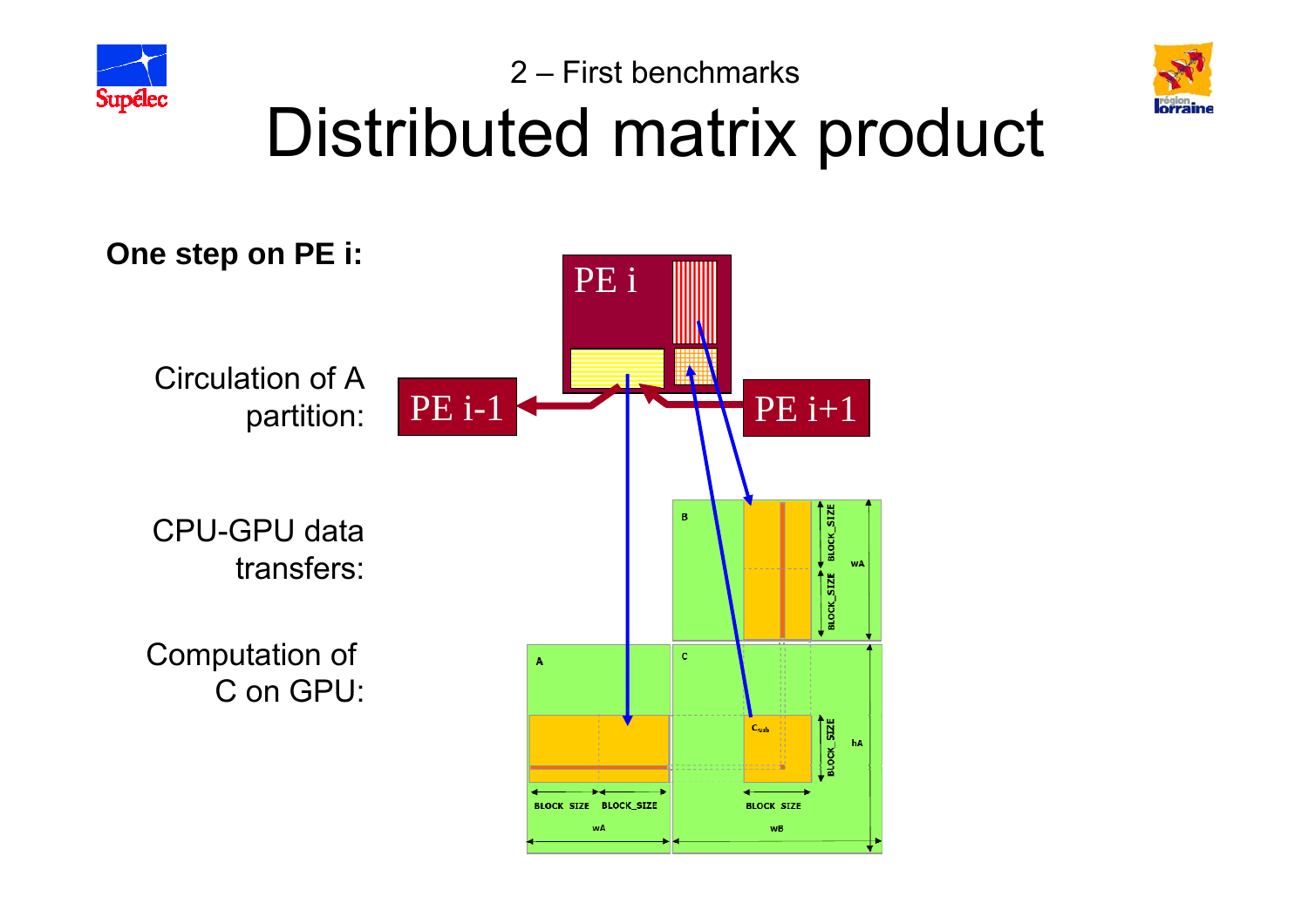



#### Distributed matrix product

**MPI on cluster of CPUs:** 1 core/node + Gigabit Ethernet

- Computation time >> communications time
	- $\rightarrow$  overlapping has no impact
- Regular decrease of the execution time (good scalability)

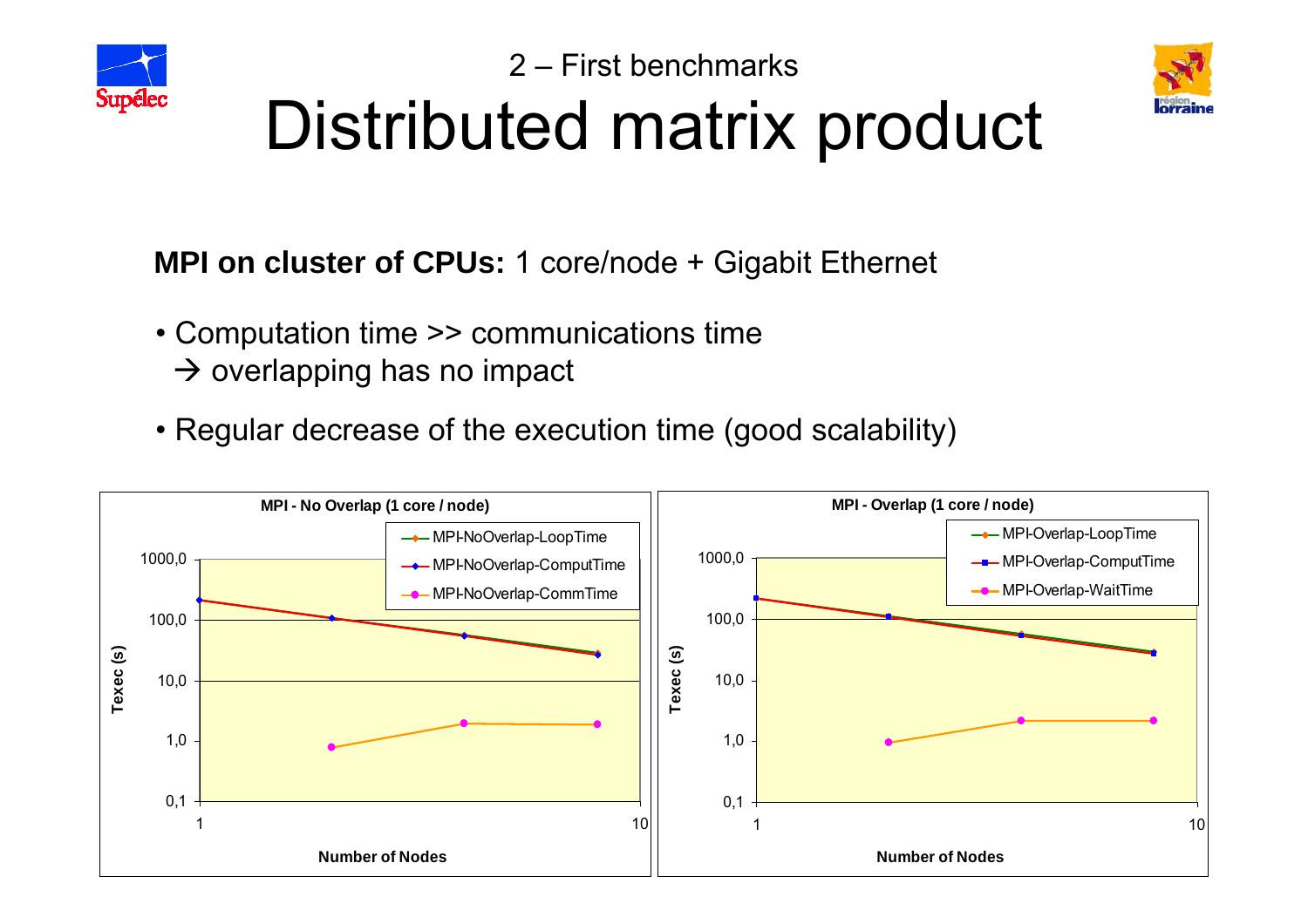



## Distributed matrix product

**MPI+CUDA on cluster of CPU-GPUs:** 1 core/node + 1 GPU/node + Gigabit Eth

- Computation time <sup>≈</sup> communications time !
	- $\rightarrow$  Gigabit Ethernet is not fast enough for GPU communications !
- Overlapping of CPU comms & GPU computation has an impact:
	- $\rightarrow$  The overlap is incomplete, but seems the right strategy

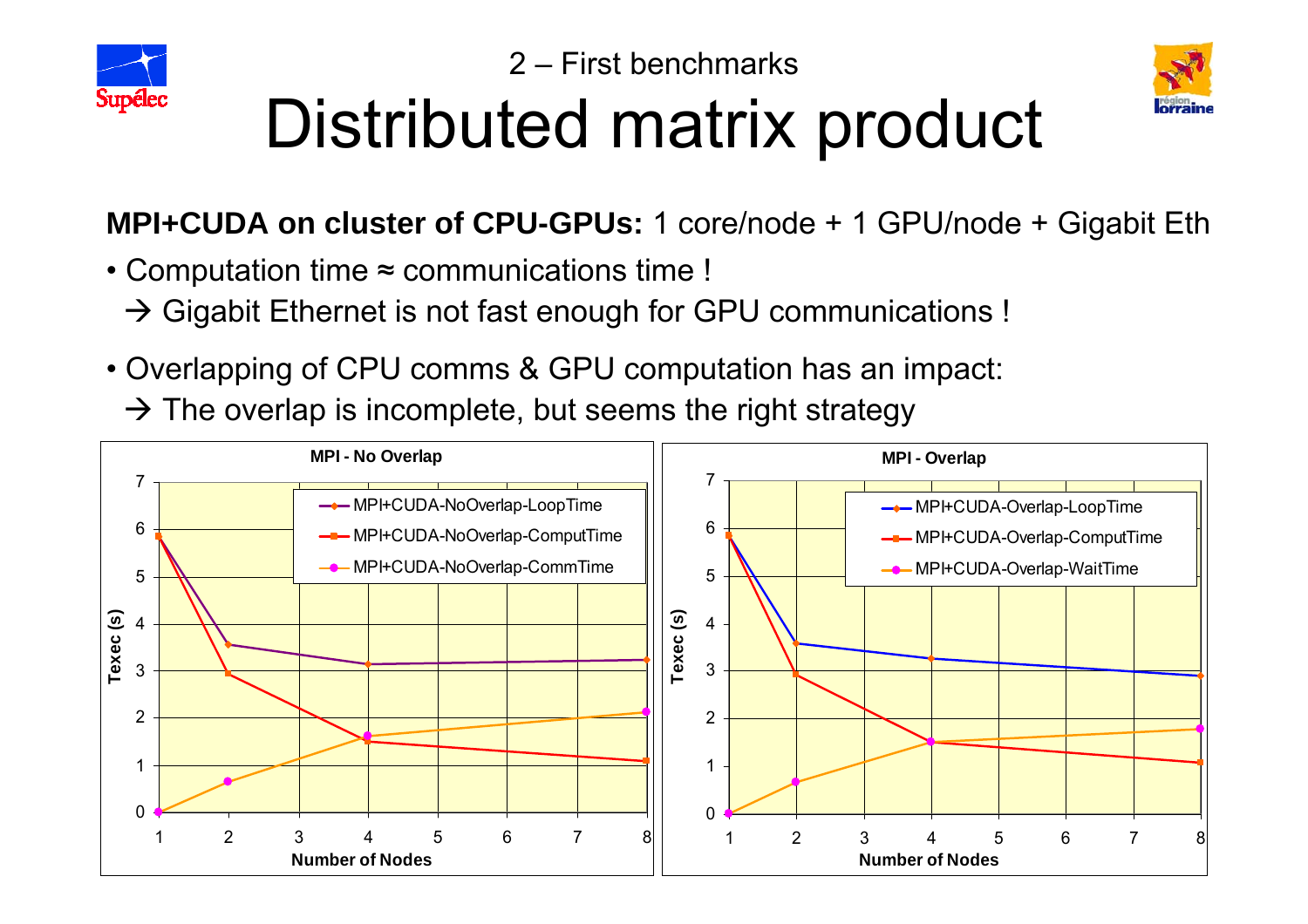



#### 2 – First benchmarksDistributed matrix product

#### **Finally:**

- 2.1 Gflops on 1 CPU  $\rightarrow$  155 GFlops on 8 GPUs
- But many time spent in cluster communications
- Network is slow and overlap is incomplete!
- Infiniband interconnect does notimprove performances (difference appears for a larger number of nodes).

Result are encouraging but are far from peak performances!

| Nb of        | <b>Nb of CPUs</b> | <b>Nb of GPUs</b> |
|--------------|-------------------|-------------------|
| <b>Nodes</b> | (1 core/node)     | (1 GPU/node)      |
|              | 2.1 GFlops        | 77 Gflops         |
|              | 15.5 GFlops       | <b>155 Gflops</b> |

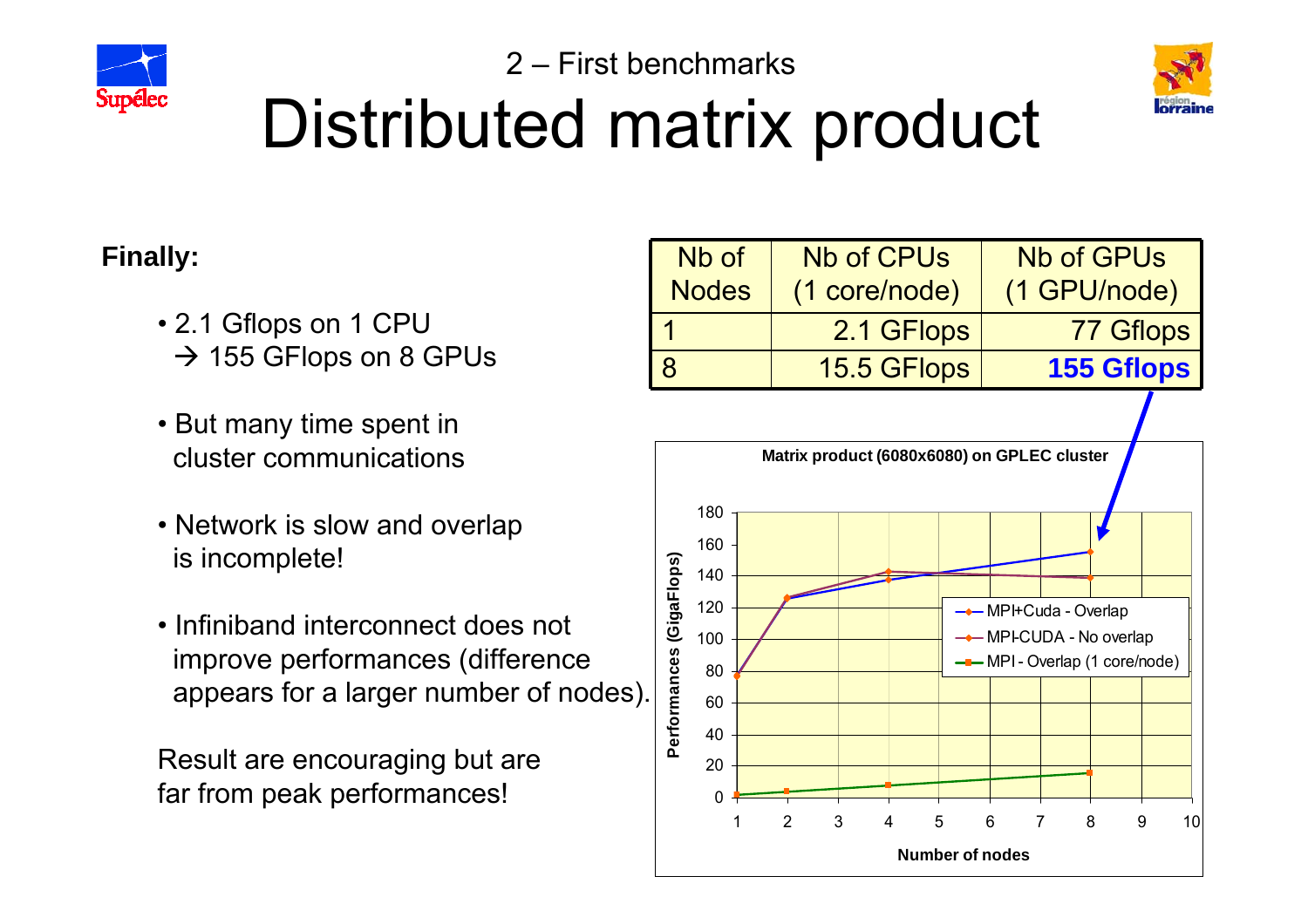



## 3 – Parallelization of an « AsianOption Pricer » on a GPU cluster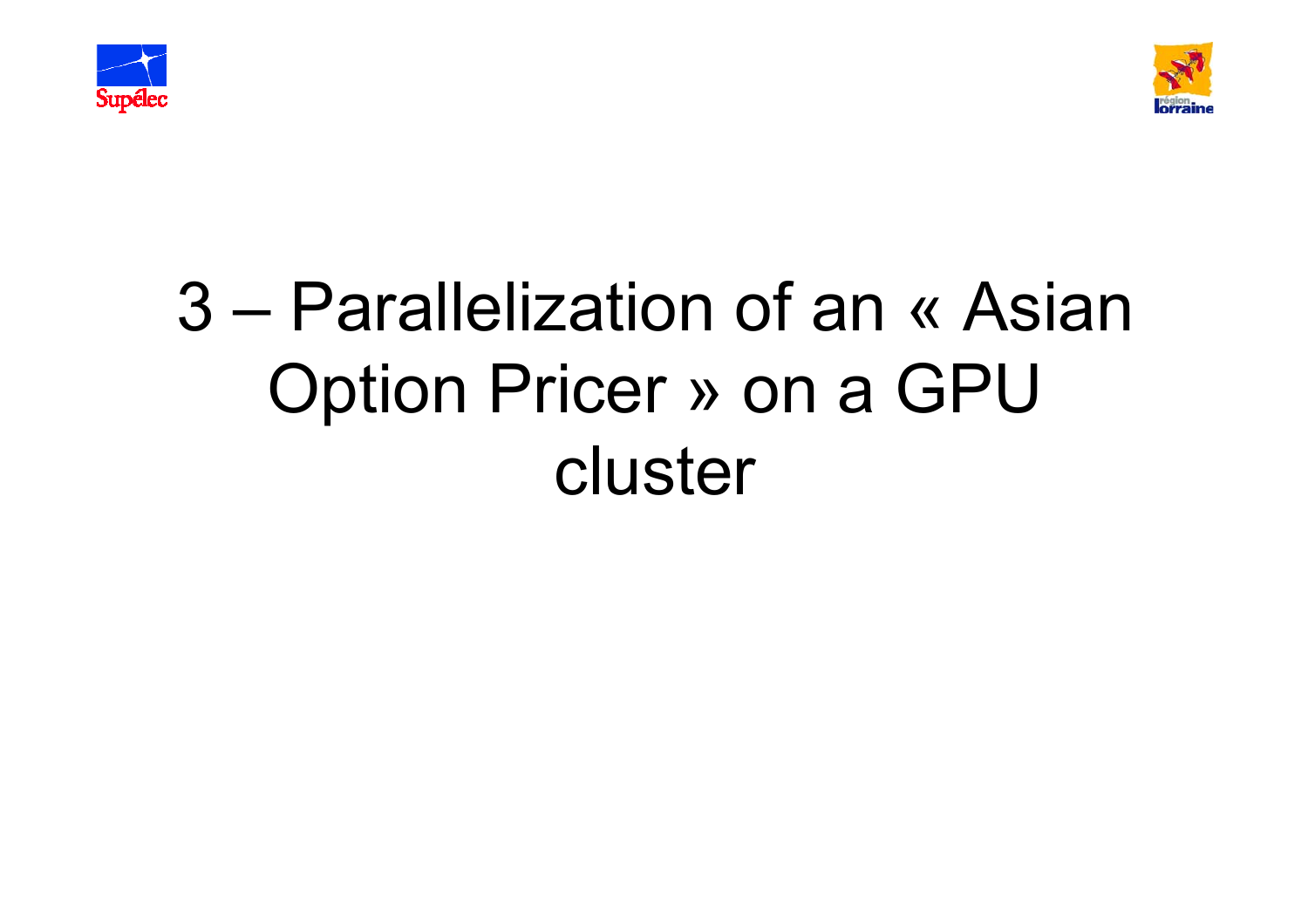



#### 3 – Parallelization of an Asian Option Pricer Parallelization principle

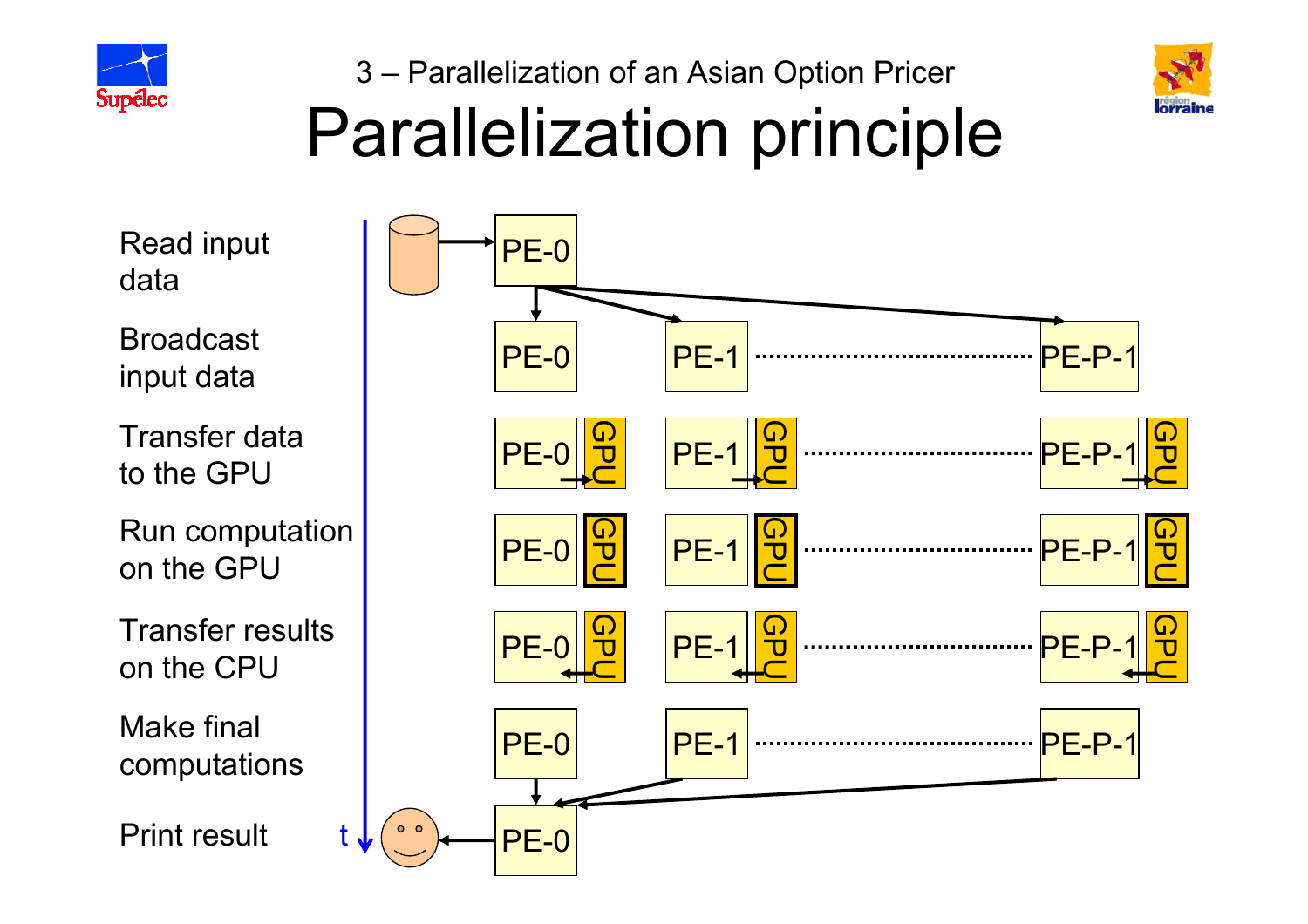

**{**

3 – Parallelization of an Asian Option Pricer Implementation (1)



#### **int main(int argc, char \*\*argv) ... // Variable declarations MPI\_Init(&argc, &argv); MPI\_Comm\_size(MPI\_COMM\_WORLD,&NbPE); MPI\_Comm\_rank(MPI\_COMM\_WORLD,&Me);**

```
if (Me == 0) {
  InitStockParaCPU();
}
BroadcastInputData();
InitStockParaGPU(); 
………
```
MPI initializations.

Input data file reading from PE 0.

Broadcast input data to all PEs.

Transfer input data on GPU.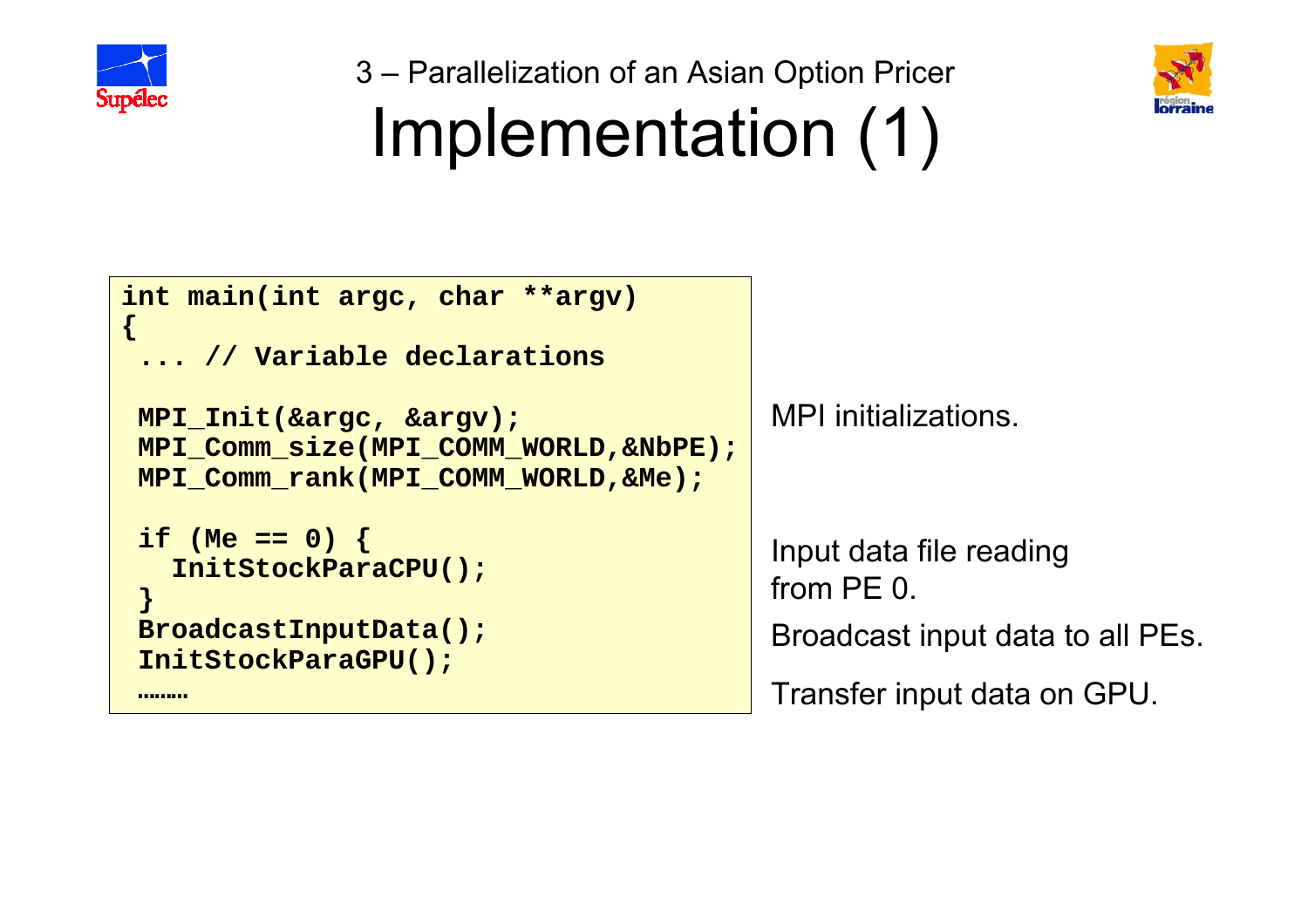

3 – Parallelization of an Asian Option Pricer



### Implementation (2)

```
………for (int jj = 0; jj \le N; jj++){<br>for (int k = 0; k < NbStocks; k++){
    ComputeUniformRandom();
    GaussPRNG(k); 
    OutputInputPRNG();
  }
  ActStock(jj);
  for (int k = 0; k < NbStocks; k++){
    AsianSum(k,jj); 
    OutputInputSum(k);
  }
}
ComputeIntegralSum();
ComputePriceSum();
for (int i = 0; i < Nx; i++) {<br>for (int j = 0; j < Ny; j++) {
    value = maxi((float)(BasketPriceCPU[i][j]-
                              BasketSumCPU[i][j]),0);
    sum = sum+value;
    sum2 = sum2+value*value;
  }
}
………Call « kernels »on GPU, and
                                                              transfer resultson CPU.CPU computations.
```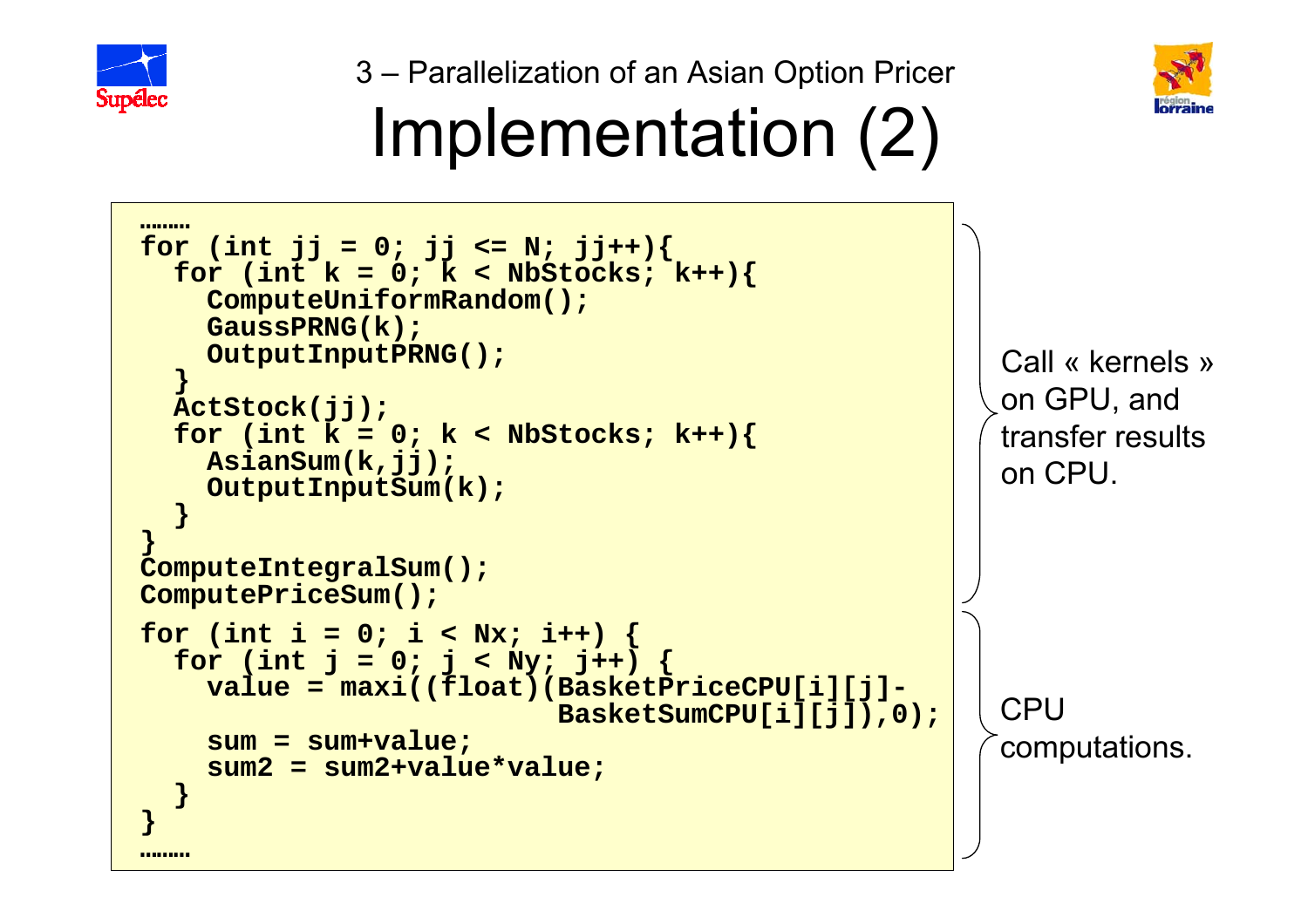

3 – Parallelization of an Asian Option Pricer



## Implementation (3)

| MPI_Reduce(∑,&TotalSum,1,MPI_DOUBLE,MPI_SUM,<br>0, MPI COMM WORLD);<br>MPI_Reduce(&sum2,&TotalSum2,1,MPI_DOUBLE,MPI_SUM,<br>0, MPI COMM WORLD) ; | Collect all<br>results on<br>$PE-0.$ |
|--------------------------------------------------------------------------------------------------------------------------------------------------|--------------------------------------|
| if (Me == 0) {<br>value = $exp(-r)*(TotalSum/((double)Nx)*Ny*NbPE))$ ;<br>fprintf(stdout, "Computed price: %f\n",<br>(f <i>loat</i> ) value) ;   | Compute<br>last result<br>on PE0.    |
| MPI Finalize();<br>return(EXIT SUCCESS);                                                                                                         | Close MPI<br>mechanisms              |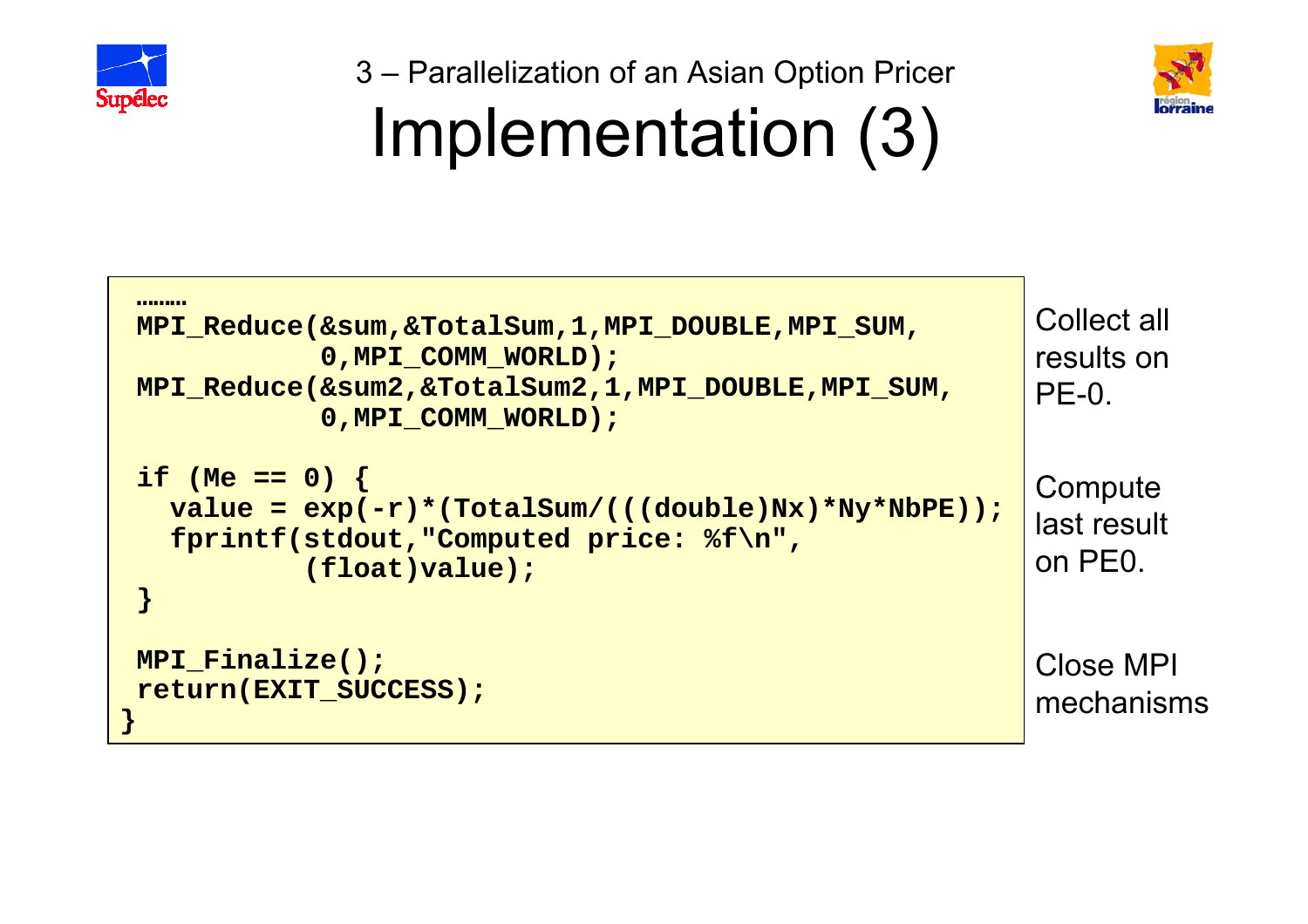

3 – Parallelization of an Asian Option Pricer Compilation



#### **OpenMPI + Cuda:**

| $n$ nvcc $ O3$               | // Serial automatic optimizations       |
|------------------------------|-----------------------------------------|
| -l/opt/openmpi/include/      | // MPI include files                    |
| $-I$ /usr/include/c++/4.1.2/ | // Include files required by MPI        |
| -DOMPI SKIP MPICXX           | // NVCC does not support « exceptions » |
| -o AsianPricer               |                                         |
| $^*$ .cu                     | // ALL source files are .cu files       |

 $\rightarrow$  Compilation using OpenMPI+CUDA appears easy when all files have .cu extension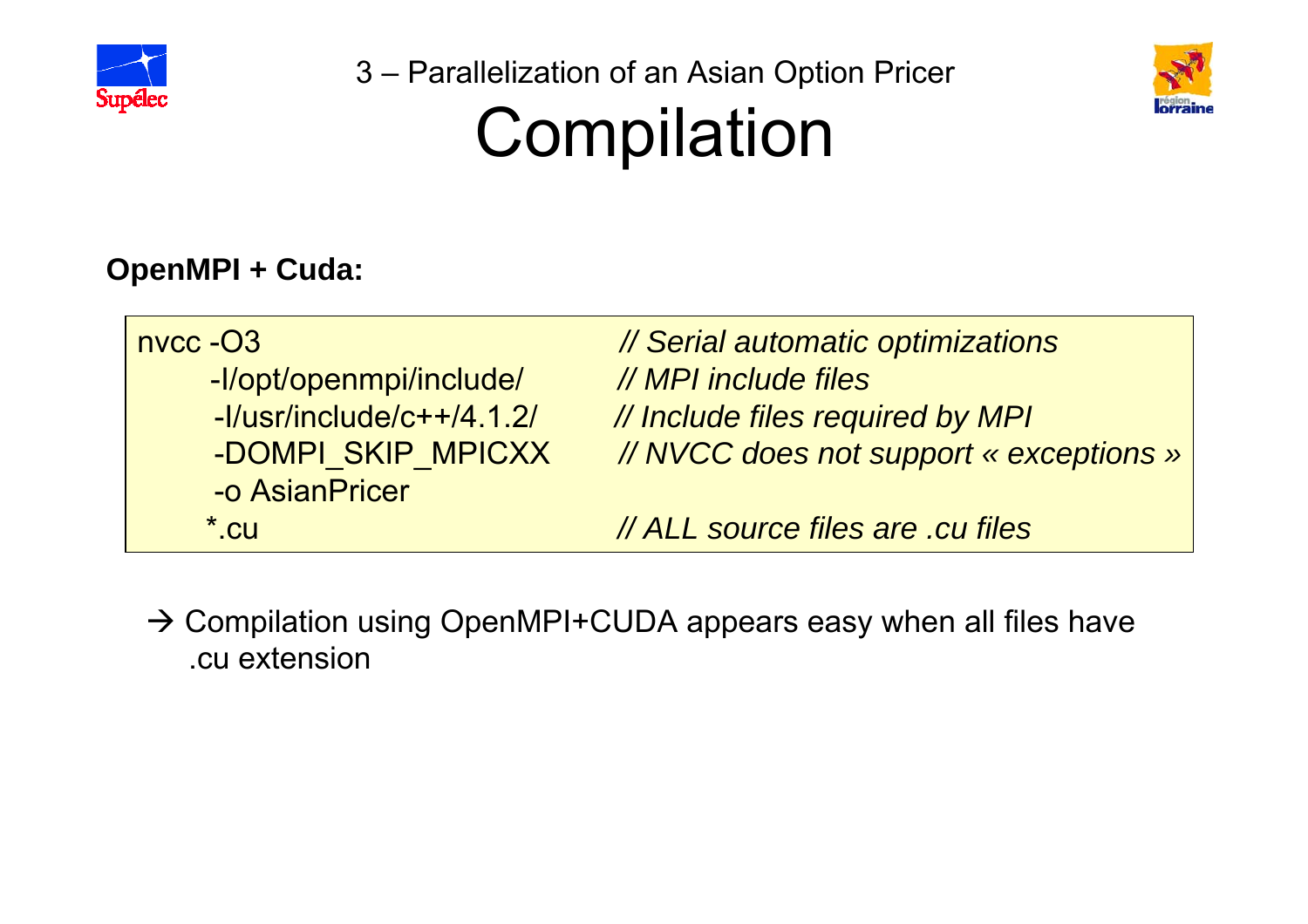



### 4 – Usage and performances of an « Asian Option Pricer » on a GPU cluster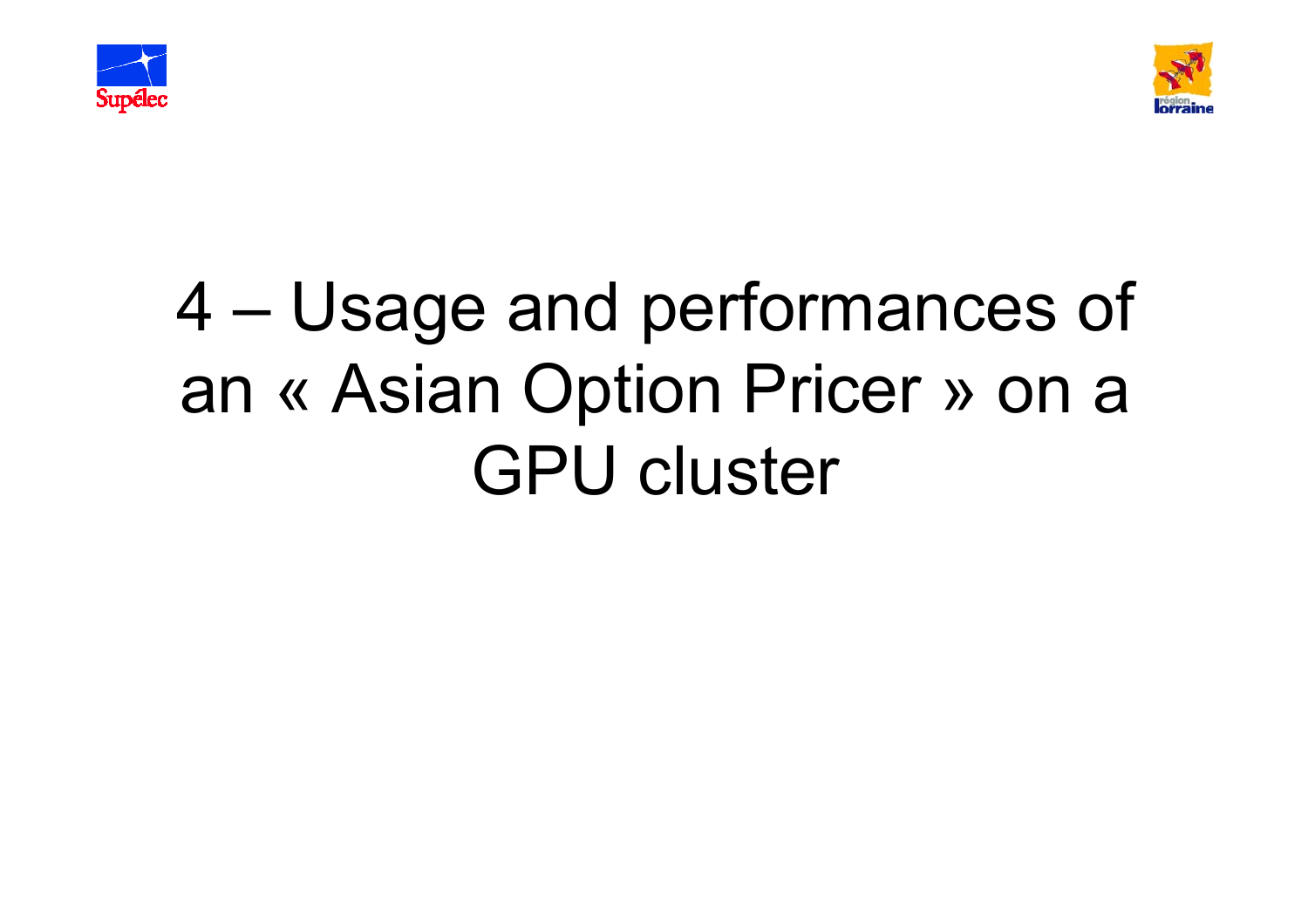



# Experimental performances

From 1 to 4 nodes: size up (to achieve accuracy of 10 $^{\rm 6}$  trajectories), Beyond 4 nodes: speedup (to achieve computations faster).

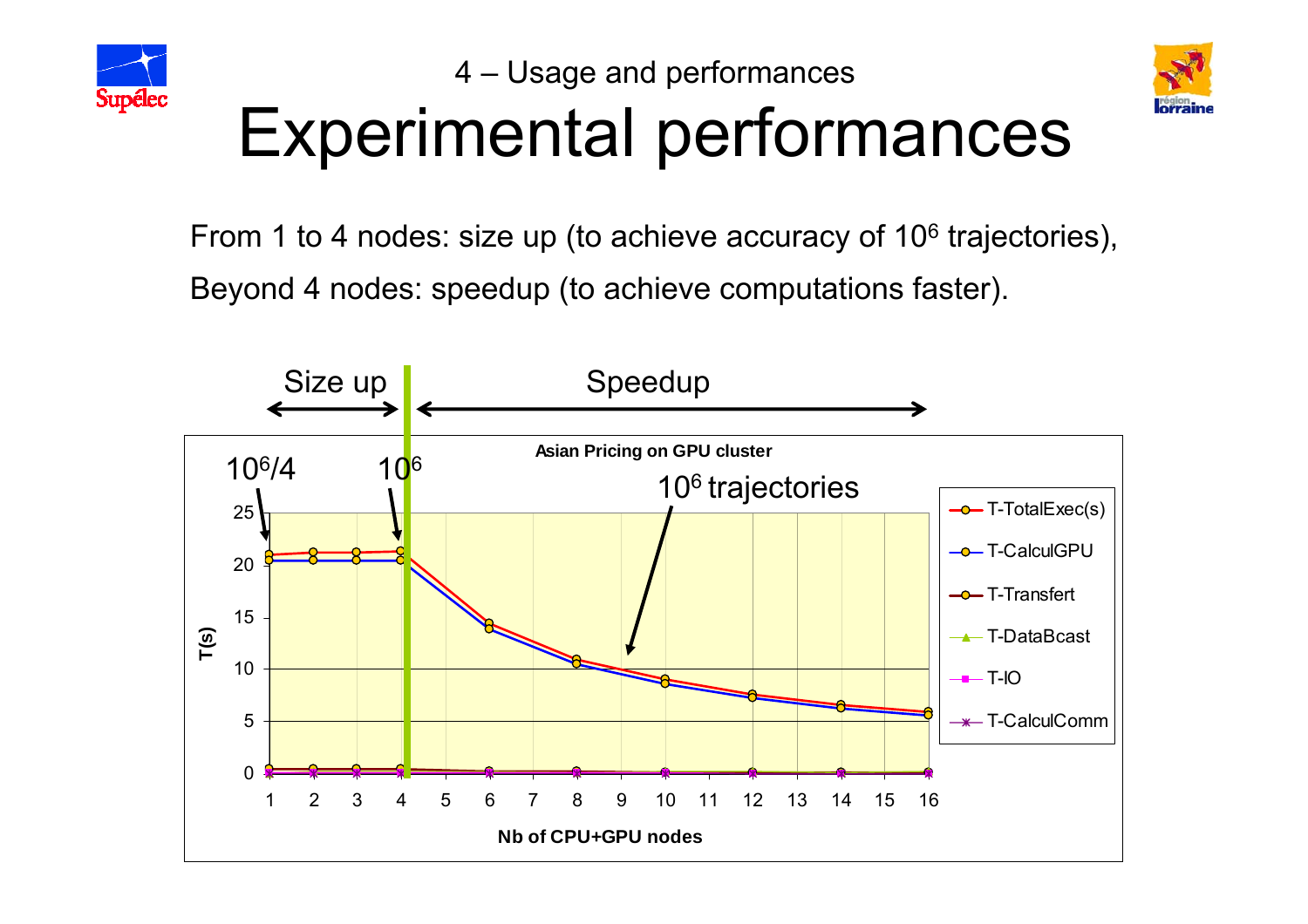



# Experimental performances

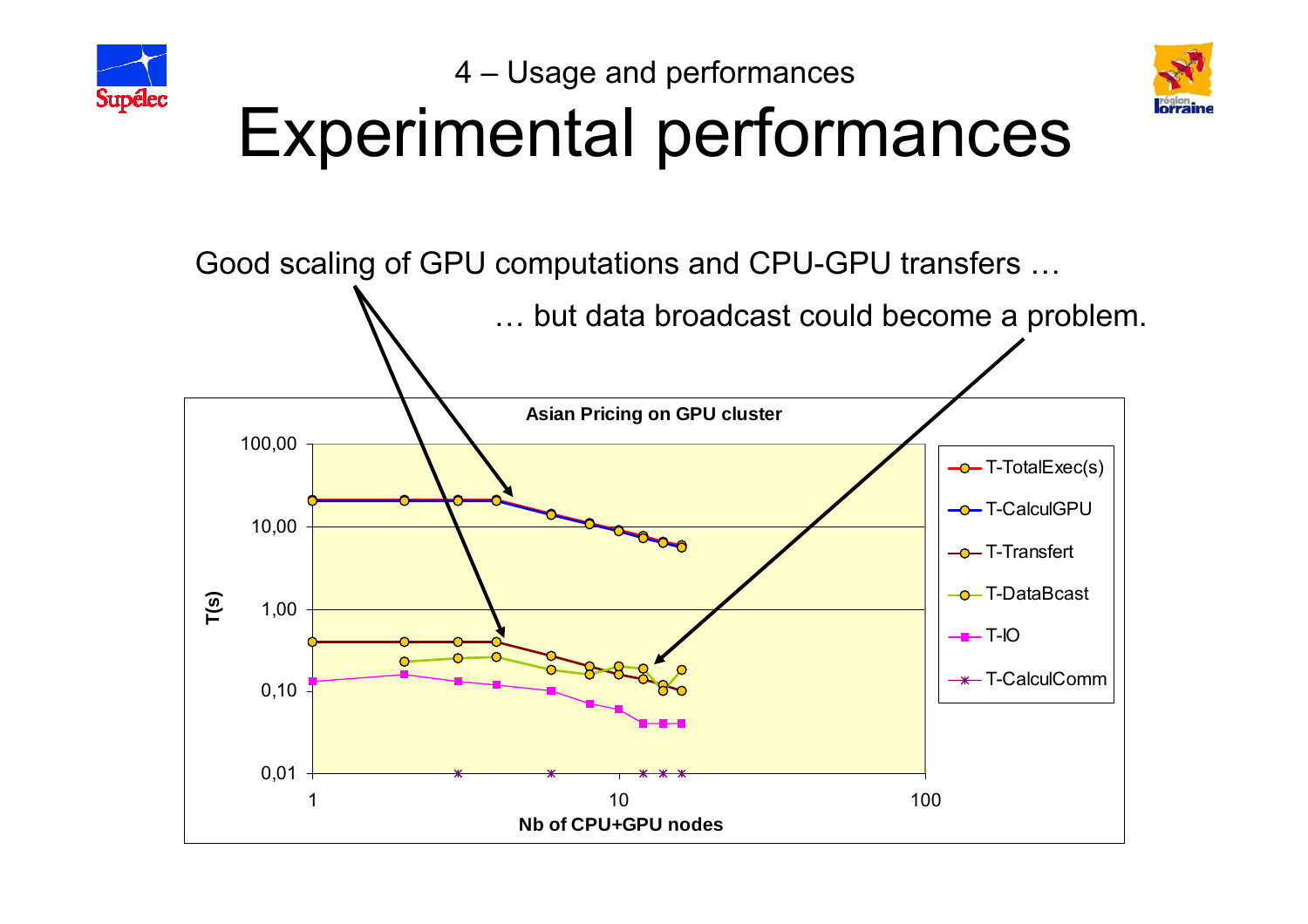



## Experimental speedup

The « speedup » part of the experiment (from 4 nodes to 16 nodes) exhibit correct relative speedup (compared to execution on 4 nodes).

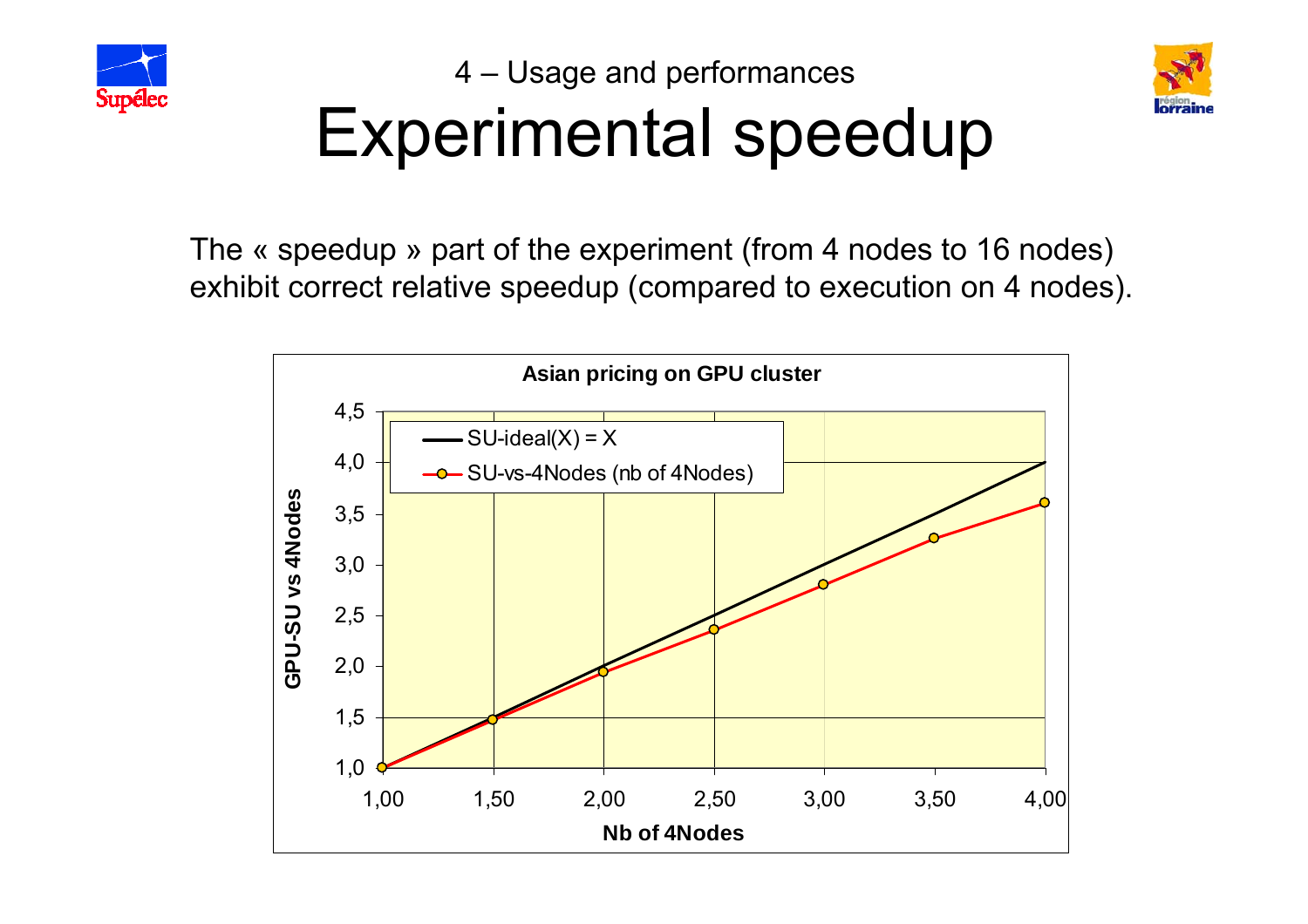



#### Experimental speedup … to do!

The « speedup » of the GPU cluster compared to an execution on 1 CPU & 1 core is: … ???

- Requires a sequential execution on the CPU of node of the GPU cluster … TO DO !
	- … Previously measured close to 100 on other systems.
	- $\rightarrow$  The GPU cluster could achieve a speedup close to 360, compared to a sequential execution on one CPU of the same cluster.

The « speedup » of the GPU cluster compared to an execution on a cluster of P multi-core CPUs is … ???

• Requires a parallel MPI+OpenMP execution on the CPUs of the GPU cluster … TO DO !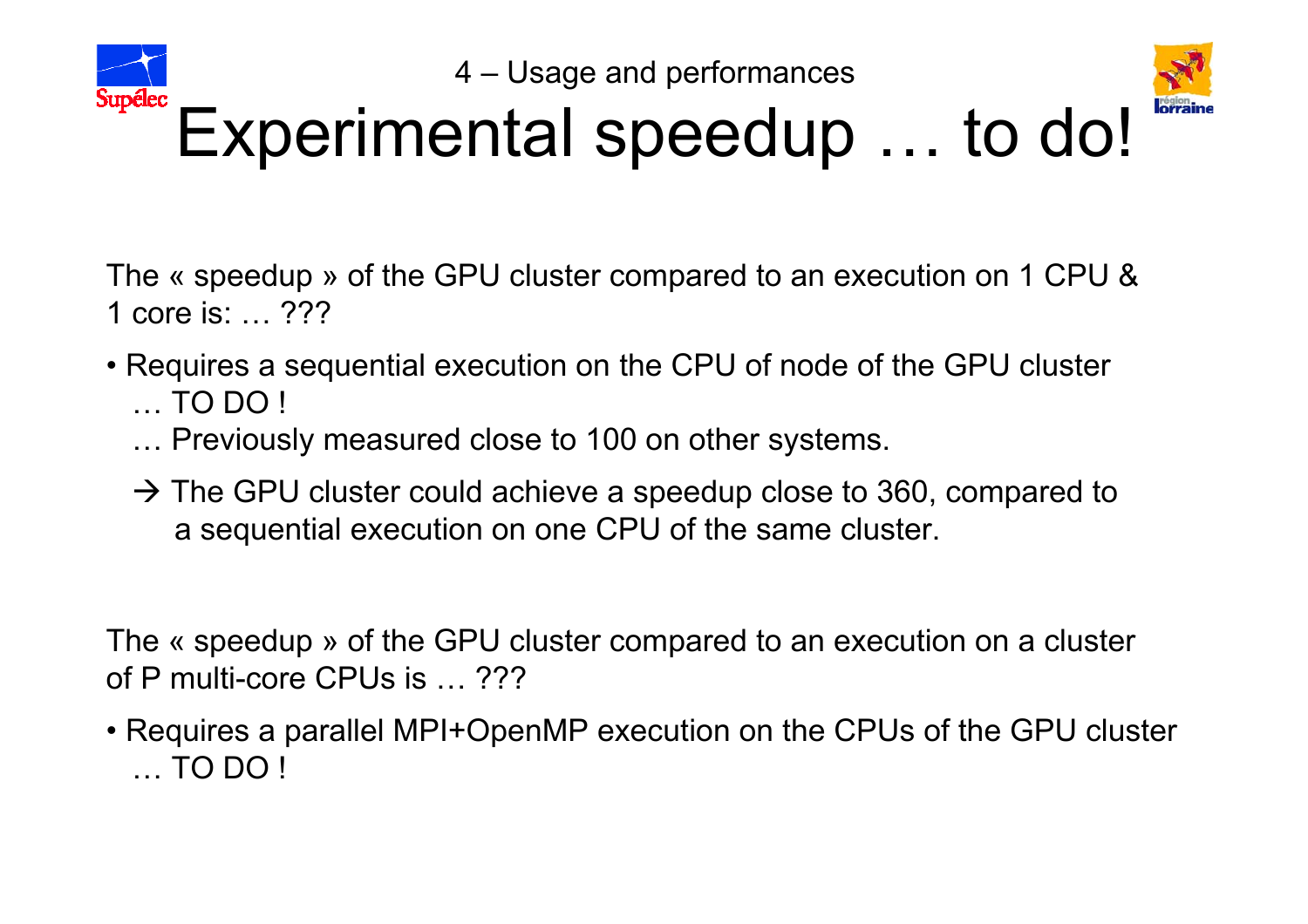



### 5 – Conclusion and perspectives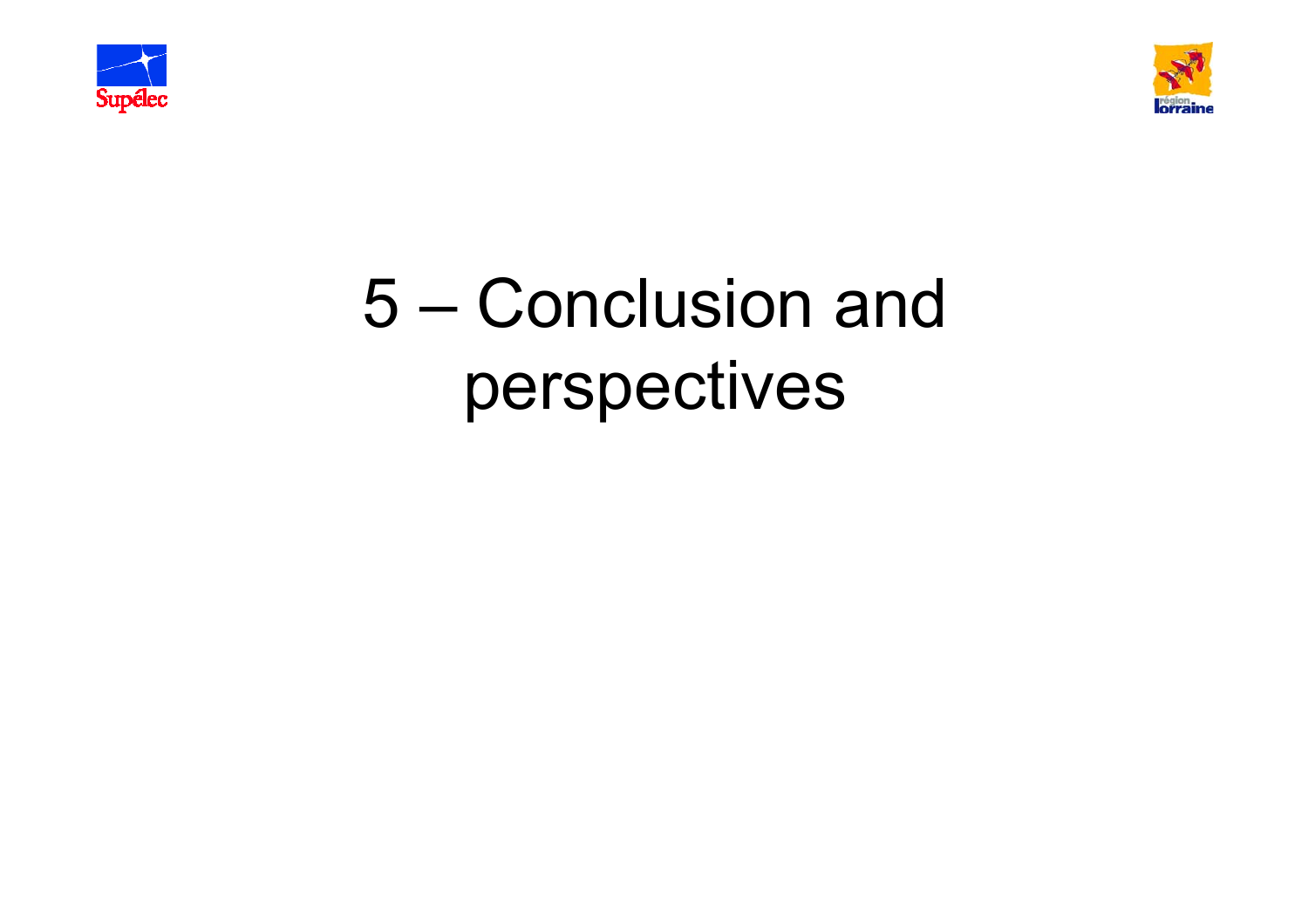



### 5 – Conclusion and perspectives

- Current results are promising.
- Size up + Speedup seems the realistic way to use a cluster of GPUs.

#### **Future work:**

- Optimize parallel algorithms and source code (many issues to investigate in MPI+CUDA programming).
- Measure performances on a cluster of multi-core CPUs, and compare.
- Measure the energy consumed and compare CPU and GPU energetic performances.

#### **Next events:**

- 2nd JTE-GPGPU, (December 4, 2008, Paris)
- PDCoF'09 (May 2009, Rome, Italy)